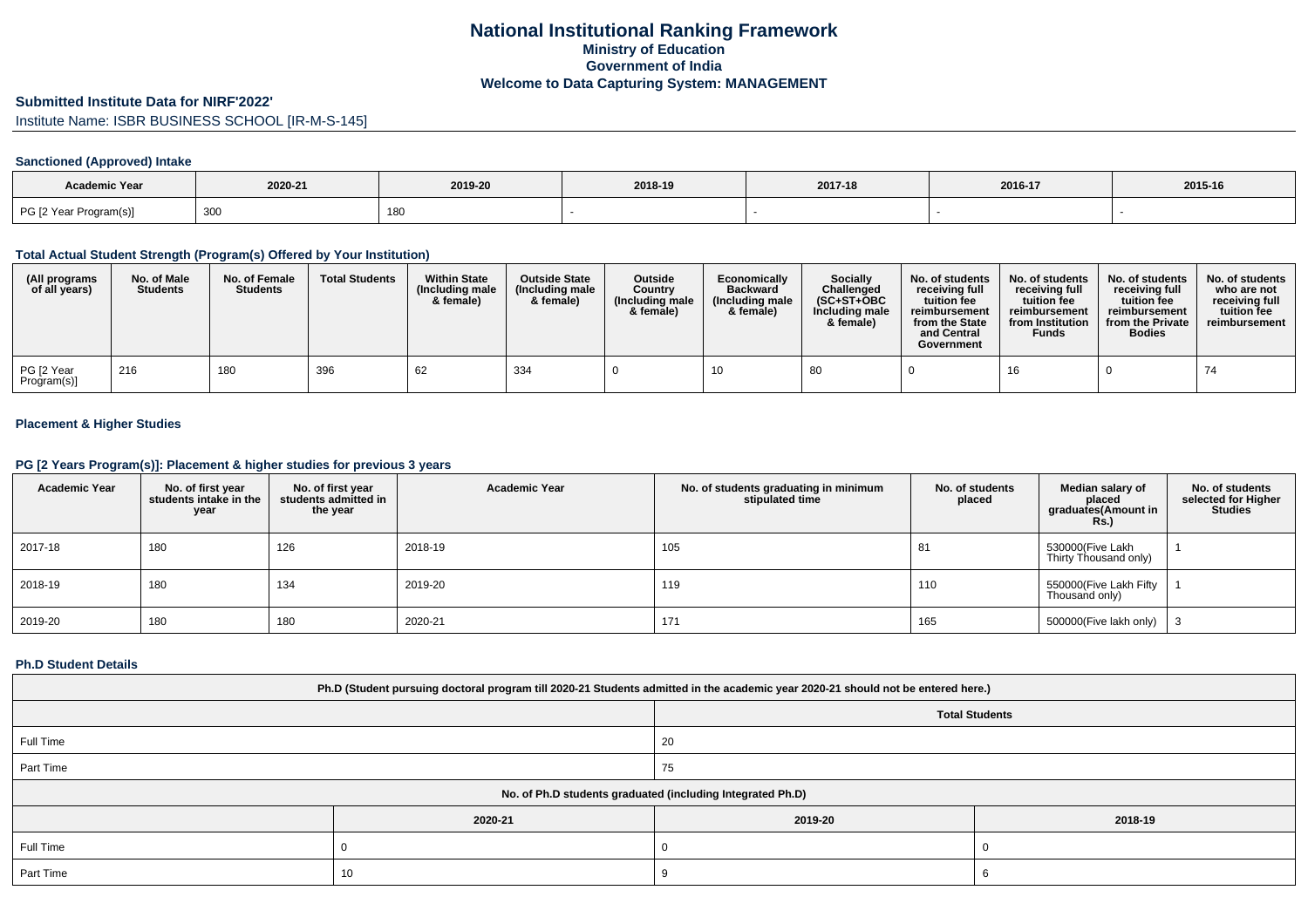#### **Financial Resources: Utilised Amount for the Capital expenditure for previous 3 years**

| <b>Academic Year</b>                                                                                                                                                           | 2020-21                                                                         | 2019-20                                                                                    | 2018-19                                                                     |  |  |  |  |  |  |
|--------------------------------------------------------------------------------------------------------------------------------------------------------------------------------|---------------------------------------------------------------------------------|--------------------------------------------------------------------------------------------|-----------------------------------------------------------------------------|--|--|--|--|--|--|
|                                                                                                                                                                                | <b>Utilised Amount</b>                                                          | <b>Utilised Amount</b>                                                                     | <b>Utilised Amount</b>                                                      |  |  |  |  |  |  |
| Annual Capital Expenditure on Academic Activities and Resources (excluding expenditure on buildings)                                                                           |                                                                                 |                                                                                            |                                                                             |  |  |  |  |  |  |
| Library (Books, Journals and e-Resources only)                                                                                                                                 | 1152889 (Eleven Lakh Fifty Two Thousand Eight Hundred and<br>Eighty Nine)       | 402634 (Four Lakh Two Thousand Six Hundred and Thirty<br>Four)                             | 144713 (One lakh Forty Four Thousand Seven Hundred and<br>Thirteen Only)    |  |  |  |  |  |  |
| Expenditure on setting up/upgradation of laboratory                                                                                                                            | 398605 (Three Lakh Ninety Eight Thousand Six Hundred and<br>Five)               | 0 (Zero)                                                                                   | 0 (Zero)                                                                    |  |  |  |  |  |  |
| Other expenditure on creation of Capital Assets (For setting up<br>classrooms, seminar hall, conference hall, library excluding<br>expenditure on Land , Building, Roads etc.) | 1798847 (Seventeen Lakh Ninety Eight Thousand Eight<br>Hundred and Forty Seven) | 3923938 (Thirty Nine Lakh Twenty Three Thousand and Nine<br>Hundred and Thirty Eight Only) | 737370 (Seven Lakh Thirty Seven Thousand Three Hundred<br>and Seventy Only) |  |  |  |  |  |  |

## **Financial Resources: Utilised Amount for the Operational expenditure for previous 3 years**

| <b>Academic Year</b>                                                                                                                                                                           | 2020-21                                                                              | 2019-20                                                                                          | 2018-19                                                                                      |  |  |  |  |  |  |
|------------------------------------------------------------------------------------------------------------------------------------------------------------------------------------------------|--------------------------------------------------------------------------------------|--------------------------------------------------------------------------------------------------|----------------------------------------------------------------------------------------------|--|--|--|--|--|--|
| <b>Utilised Amount</b>                                                                                                                                                                         |                                                                                      | <b>Utilised Amount</b>                                                                           | <b>Utilised Amount</b>                                                                       |  |  |  |  |  |  |
| <b>Annual Operational Expenditure</b>                                                                                                                                                          |                                                                                      |                                                                                                  |                                                                                              |  |  |  |  |  |  |
| Salaries (Teaching and Non Teaching staff)                                                                                                                                                     | 53086222 (Five Crore Thirty Lakhs Eighty Six Thousand Two<br>Hundred and Twenty Two) | 48647979 (Four Crore Eighty Six Lakh Forty Seven Thousand<br>Nine Hundred and Seventy Nine Only) | 31121229 (Three Crores Eleven Lakhs Twenty One Thousand<br>Two Hundred and Twenty Nine Only) |  |  |  |  |  |  |
| Maintenance of Academic Infrastructure or consumables and<br>other running expenditures(excluding maintenance of hostels<br>and allied services, rent of the building, depreciation cost, etc) | 764800 (Seven Lakh Sixty Four Thousand Eight Hundred only)                           | 1762100 (Seventeen Lakh Sixty Two Thousand One Hundred<br>only)                                  | 1860883 (Eighteen Lakh Sixty Thousand Eight Hundred and<br>Eighty Three)                     |  |  |  |  |  |  |
| Seminars/Conferences/Workshops                                                                                                                                                                 | 150000 (One Lakh Fifty Thousand)                                                     | 760887 (Seven Lakhs Sixty Thousand Eight Hundred and<br>Eighty Seven)                            | 1454547 (Fourteen Lakhs Fifty Four Thousand Five Hundred<br>and Forty Seven Only)            |  |  |  |  |  |  |

# **Sponsored Research Details**

| <b>Financial Year</b>                    | 2020-21       | 2019-20 | 2018-19 |
|------------------------------------------|---------------|---------|---------|
| Total no. of Sponsored Projects          |               |         |         |
| Total no. of Funding Agencies            |               |         |         |
| Total Amount Received (Amount in Rupees) | 200000        |         |         |
| Amount Received in Words                 | Two Lakh Only | Zero    | Zero    |

# **Consultancy Project Details**

| 2020-21<br><b>Financial Year</b>         |                                     | 2019-20                                  | 2018-19                        |
|------------------------------------------|-------------------------------------|------------------------------------------|--------------------------------|
| Total no. of Consultancy Projects        |                                     |                                          |                                |
| Total no. of Client Organizations        |                                     |                                          |                                |
| Total Amount Received (Amount in Rupees) | 1093000                             | 1993000                                  | 1110000                        |
| Amount Received in Words                 | Ten Lakh Ninety Three Thousand Only | Nineteen Lakh Ninety Three Thousand Only | Eleven lakhs Ten Thousand Only |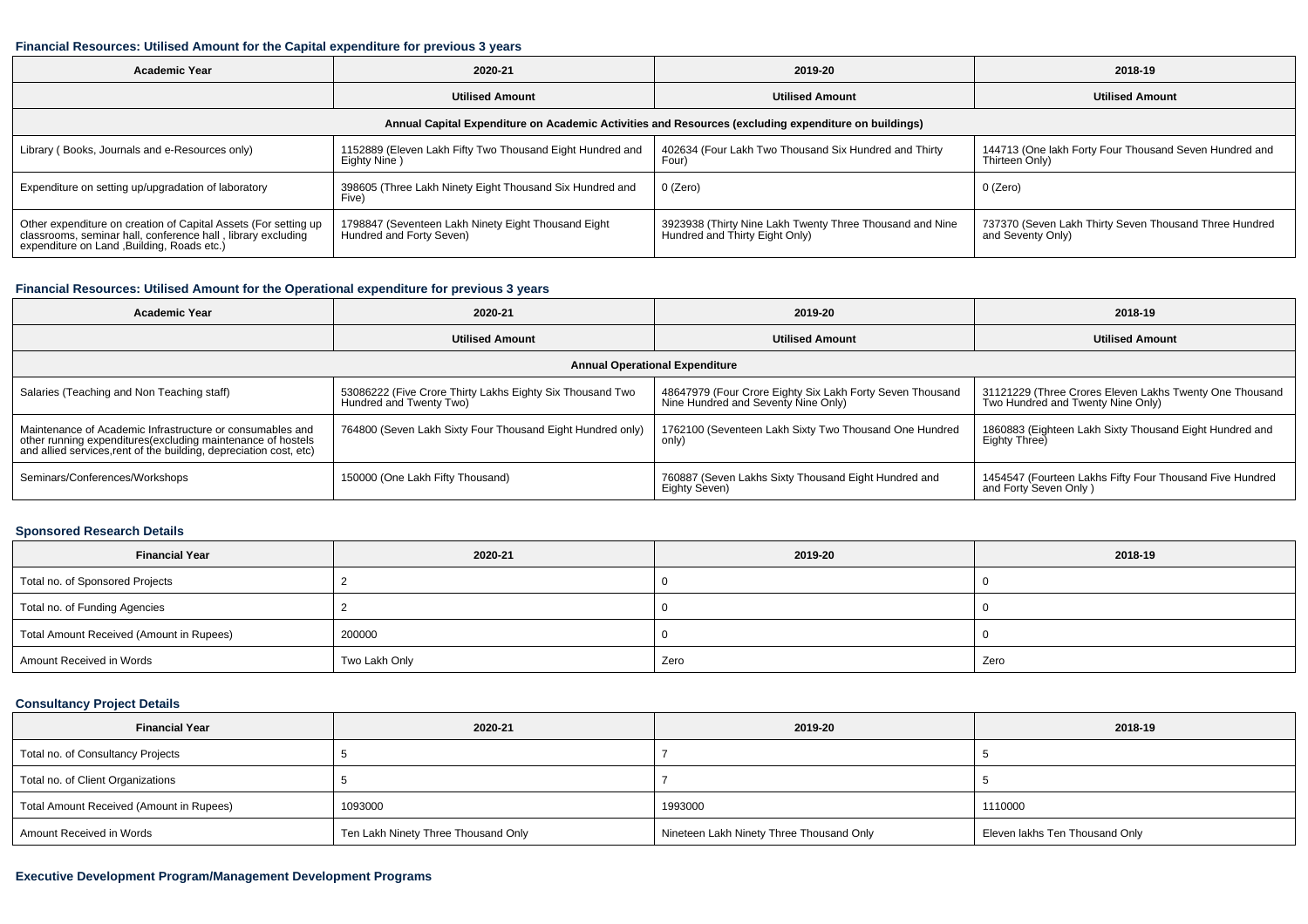| <b>Financial Year</b>                                                             | 2020-21                          | 2019-20                                                                  | 2018-19                       |
|-----------------------------------------------------------------------------------|----------------------------------|--------------------------------------------------------------------------|-------------------------------|
| Total no. of Executive Development Programs/ Management<br>Development Programs   | 20                               | 15                                                                       | 10                            |
| Total no. of Participants                                                         | 147                              | 755                                                                      | 232                           |
| Total Annual Earnings (Amount in Rupees)(Excluding Lodging<br>& Boarding Charges) | 1904000                          | 12630950                                                                 | 290000                        |
| Total Annual Earnings in Words                                                    | Nineteen Lakh Four Thousand Only | One Crore Twenty Six Lakh Thirty Thousand Nine Hundred<br>and Fifty Only | Two Lakh Ninety Thousand Only |

## **PCS Facilities: Facilities of physically challenged students**

| 1. Do your institution buildings have Lifts/Ramps?                                                                                                         | Yes, more than 80% of the buildings |
|------------------------------------------------------------------------------------------------------------------------------------------------------------|-------------------------------------|
| 2. Do your institution have provision for walking aids, including wheelchairs and transportation from one building to another for<br>handicapped students? | Yes                                 |
| 3. Do your institution buildings have specially designed toilets for handicapped students?                                                                 | Yes, more than 80% of the buildings |

## **Faculty Details**

| Srno           | <b>Name</b>                               | Age | Designation                | Gender | Qualification | Experience (In<br>Months) | <b>Currently working</b><br>with institution? | <b>Joining Date</b> | <b>Leaving Date</b>      | <b>Association type</b> |
|----------------|-------------------------------------------|-----|----------------------------|--------|---------------|---------------------------|-----------------------------------------------|---------------------|--------------------------|-------------------------|
| $\mathbf{1}$   | KANAGARAJ<br><b>KANDASAMY</b>             | 42  | Associate Professor        | Male   | Ph.D          | 210                       | Yes                                           | 17-07-2019          | $\overline{\phantom{a}}$ | Regular                 |
| $\overline{2}$ | Karpagam<br>Thirunavukkarasu              | 36  | Associate Professor        | Female | Ph.D          | 168                       | Yes                                           | 08-02-2016          | $\sim$                   | Regular                 |
| 3              | <b>JHANSI RANI Marie</b><br>Rajendra      | 37  | Associate Professor        | Female | Ph.D          | 204                       | Yes                                           | 13-01-2018          | ۰.                       | Regular                 |
| 4              | PREEJA SRIDHAR                            | 51  | <b>Assistant Professor</b> | Female | M.A           | 96                        | Yes                                           | 01-06-2010          | $\overline{\phantom{a}}$ | Other                   |
| 5              | <b>TIPTUR KUMAR</b><br><b>VIJAY KUMAR</b> | 63  | Associate Professor        | Male   | Ph.D          | 492                       | Yes                                           | 01-06-2010          | $\overline{\phantom{a}}$ | Regular                 |
| 6              | VISWESWARA<br><b>VEMPALI RAO</b>          | 41  | <b>Assistant Professor</b> | Male   | <b>MBA</b>    | 24                        | Yes                                           | 29-10-2009          | ۰.                       | Other                   |
| $\overline{7}$ | <b>ABBAS UPPIN</b>                        | 49  | <b>Assistant Professor</b> | Male   | MBA           | 300                       | Yes                                           | 01-11-2011          | $\overline{\phantom{a}}$ | Regular                 |
| 8              | <b>MANOHAR</b><br><b>CHIKKANNA</b>        | 68  | Professor                  | Male   | Ph.D          | 516                       | Yes                                           | 21-04-2012          | $\overline{\phantom{a}}$ | Regular                 |
| 9              | AMIT<br><b>KANCHANBARAS</b>               | 51  | <b>Assistant Professor</b> | Male   | <b>MBA</b>    | 336                       | Yes                                           | 08-01-2018          | ۰.                       | Regular                 |
| 10             | Punitha Shekar                            | 28  | <b>Assistant Professor</b> | Female | <b>MBA</b>    | 60                        | Yes                                           | 09-02-2019          | $\overline{\phantom{a}}$ | Regular                 |
| 11             | NAVITA VIJAY                              | 38  | <b>Assistant Professor</b> | Female | <b>MBA</b>    | 60                        | Yes                                           | 01-03-2019          | $\overline{\phantom{a}}$ | Regular                 |
| 12             | <b>SAVITRI</b><br>PENUMATHSA              | 47  | Professor                  | Female | Ph.D          | 270                       | Yes                                           | 24-06-2019          |                          | Regular                 |
| 13             | <b>RAGHAVI</b><br><b>BHUJANG</b>          | 48  | Associate Professor        | Female | Ph.D          | 234                       | Yes                                           | 05-08-2019          | $\overline{\phantom{a}}$ | Regular                 |
| 14             | <b>LANNA LALITHAN</b>                     | 39  | <b>Assistant Professor</b> | Female | M.COM         | 132                       | Yes                                           | 06-05-2019          | $\overline{\phantom{a}}$ | Regular                 |
| 15             | <b>LAKSHMIKS</b>                          | 50  | Associate Professor        | Female | Ph.D          | 268                       | Yes                                           | 01-07-2019          | $\overline{\phantom{a}}$ | Regular                 |
| 16             | <b>VEENA SHENOY</b>                       | 35  | <b>Assistant Professor</b> | Female | <b>MBA</b>    | 162                       | Yes                                           | 10-06-2019          | $\sim$                   | Regular                 |